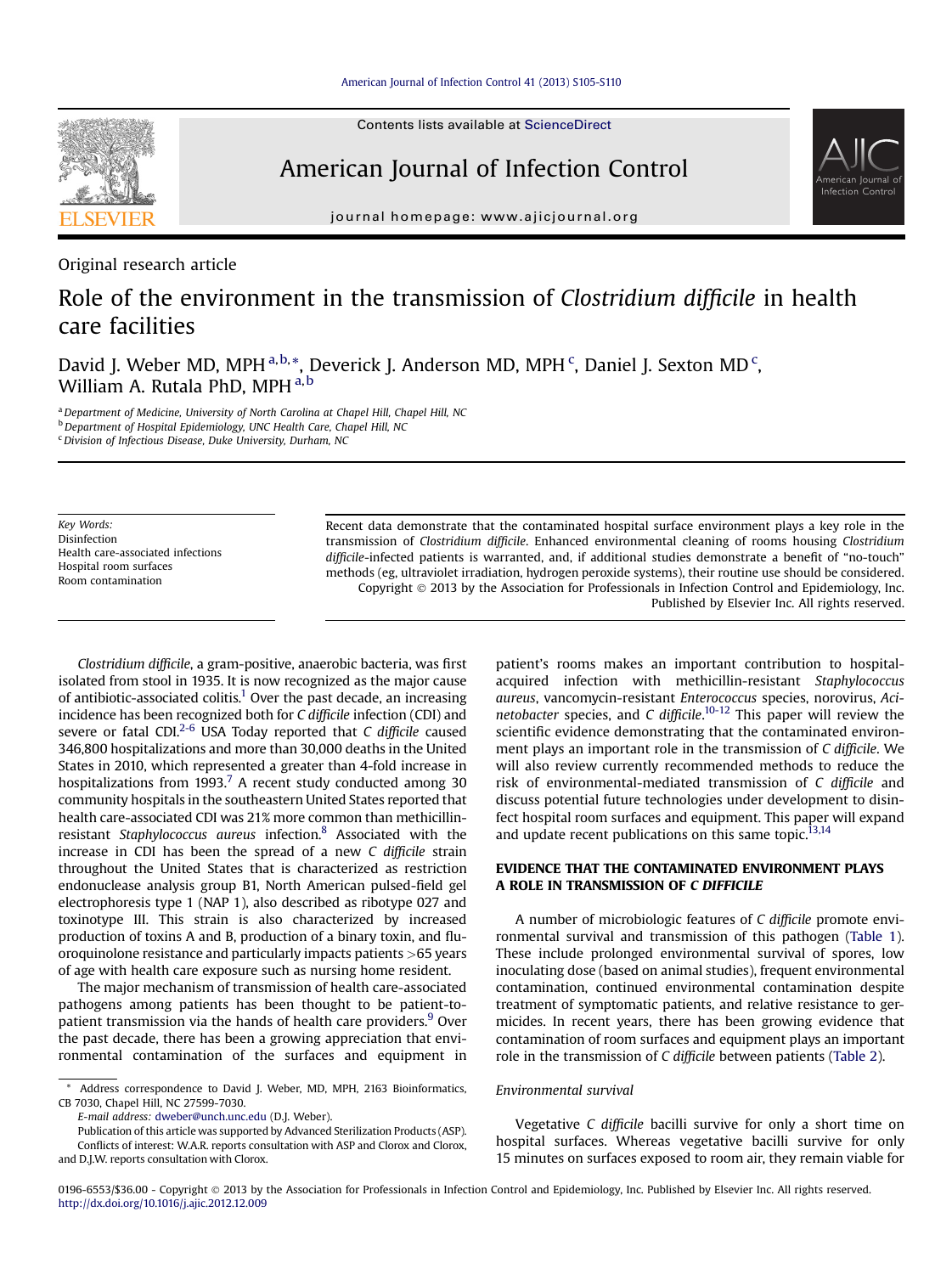#### <span id="page-1-0"></span>Table 1

Microbiologic features of Clostridium difficile that favor a role for environmental transmission

- Stable in the environment for prolonged periods of time (spore forming bacillus)
- Low inoculating dose (based on animal studies)
- Relative resistance to germicides (antiseptics and disinfectants)
- Fecal-oral transmission

#### Table 2

Evidence of the role of environmental contamination in patient-to-patient transmission

- Frequent contamination of surfaces in rooms of patients with CDI
- Frequent contamination of equipment in rooms of patients with CDI
- Contamination may be found in hospital rooms of patients without CDI
- Frequent contamination of hands or gloves of HCP caring for patients
- with CDI
- Frequency of hand contamination of HCP correlated with frequency of environmental contamination
- Frequency of CDI correlates with frequency of environmental contamination Person-to-person transmission of C difficile demonstrated using molecular
- typing in clusters and outbreaks Being admitted to room whose previous occupant had CDI is a risk factor for
- development of CDI Enhanced environmental disinfection (with hypochlorites) has been part of
- interventions that control C difficile outbreaks
- Improved room disinfection had been demonstrated to lead to decreased rates of CDI

up to 6 hours on moist surfaces at room temperature.<sup>15,16</sup> On the other hand, bacterial spores are highly resistant to drying, heat, and chemical agents.<sup>17</sup> Kim et al reported that C difficile inoculated onto a floor persisted for 5 months.<sup>18</sup> Neither storage temperature  $(4^{\circ}C, -20^{\circ}F)$  nor multiple cycles of refrigeration/freezing and thawing have been found to affect the viability of C difficile vege-tative cells or spores.<sup>[19](#page-4-0)</sup>

## Frequency and level of environmental contamination

In 1989 McFarland et al reported that 49% of rooms occupied by symptomatic patients with C difficile were contaminated and that 29% of rooms occupied by asymptomatic patients were contaminated. $20$  Since that study, numerous other studies have demonstrated widespread and frequent contamination on hospital surfaces and equipment in the rooms of patients with CDI. $18,21-26$ In these reports, the frequency of C difficile recovered from environmental surfaces in the rooms of patients with C difficile was as follows: Kim et al, 9.3%<sup>18</sup>; Kaatz et al, 31.4%<sup>21</sup>; Samore et al, 58%<sup>22</sup>; Pulvirenti et al, 14.7%, 2.9%<sup>23</sup>; McCourbrey et al, 14%<sup>24</sup>; Martirosian et al, 12.2 $\% ^{25}$ ; and Dubberke et al, 27 $\% ^{26}$  Moreover, C difficile has been isolated from surfaces in rooms of patients not colonized or infected with C difficile, although with a lower frequency.<sup>[18,26-28](#page-4-0)</sup> Other studies have also demonstrated a high frequency of environmental contamination but did not specify whether samples were collected from rooms of colonized or infected patients.<sup>[29-37](#page-4-0)</sup> The frequency of environmental contamination has been associated with the time-course and treatment status of patients with CDI. Sethi et al demonstrated that the frequency of environmental contamination was highest prior to treatment, remained high at the time of resolution of diarrhea (37%), was lower at the end of treatment (14%), but again increased 1 to 4 weeks after treatment  $(50\%)$ <sup>[38](#page-4-0)</sup> Contamination of such rooms is likely a reflection of both the prolonged survival of C difficile spores and inadequate terminal room cleaning and disinfection. In addition to hospital rooms, C difficile has been recovered from physician and nurse work areas including telephones and computer keyboards.<sup>[39](#page-4-0)</sup> Because C difficile spores have been isolated from the air, aerial disseminating of

spores, may in part, account for widespread environmental contamination in work areas and rooms not occupied by colonized or infected patients.<sup>[40,41](#page-4-0)</sup>

Most studies that evaluated the level of microbial contamination of the environment reported that surfaces were contaminated with  $\langle 1$ - to 2- $\log_{10}$  C difficile.<sup>[18,21,22,27,42](#page-4-0)</sup> However, some studies have reported somewhat higher levels of contamination.<sup>43,44</sup> Two studies reported  $>2$ -log<sub>10</sub> C difficile on surfaces; one reported "1 to  $>$ 200" colonies,  $43$  and a second study that sampled several sites with a sponge found up to 1,300 colonies. $44$  Importantly, the frequency of acquisition of C difficile has been linked with the level of environmental contamination.<sup>22,37,45</sup> For example, Fawley et al reported that, in a ward with endemic  $C$  difficile, the incidence of CDI correlated significantly with the prevalence of environmental C difficile in ward areas closely associated with patients and health care personnel (HCP).<sup>[45](#page-4-0)</sup>

C difficile has also been isolated from medical devices such as ultrasound machines, electrocardiogram machine's blood, pulse oximeters, blood pressure cuffs,<sup>[23,39,46](#page-4-0)</sup> and personal equipment such as stethoscopes and flashlights.<sup>[27,47](#page-4-0)</sup> McFarland et al demonstrated in 1981 that a contaminated portable commode chair was responsible for secondary spread to 8 other patients on the ward within the span of 1 week.<sup>[20](#page-4-0)</sup> A before-and-after study<sup>[48](#page-4-0)</sup> and a cross-over study<sup>49</sup> have demonstrated that switching from electronic rectal thermometers to either tympanic or disposable thermometers, respectively, resulted in a decreased incidence of CDI.

## Frequency of hand contamination of patients and health care personnel

Clostridium difficile has commonly been isolated from the skin and hands of infected patients.<sup>[28,38,50](#page-4-0)</sup> Sethi et al demonstrated that the frequency of skin contamination of patients with CDI was similar to the frequency of stool detection.<sup>3</sup>

C difficile has also been frequently isolated from the hands of health care personnel providing care to patients with CDI.<sup>[8,22,28,29](#page-3-0)</sup> The frequency of positive hand cultures for health care personnel has been shown to be strongly correlated with the intensity of environmental contamination.<sup>[22,28,37](#page-4-0)</sup> For example, hand contamination was 0% when environmental contamination was 0% to 25%, 8% when environmental contamination was 26% to 50%, and 36% when environmental contamination was greater than  $50\%^{22}$  $50\%^{22}$  $50\%^{22}$ Bobulsky et al demonstrated that contact with the skin of a patient with CDI would lead to 1 to  $>100$  colonies on the gloves of an investigator; contact with the skin yielded the highest number of colonies.<sup>[50](#page-4-0)</sup> In a recent study, Guerrero et al reported that acquisition of C difficile spores on gloved hands was as likely after contact with commonly touched environmental surfaces (eg, bed rails, bedside table) as after contact with commonly examined skin sites (ie, chest, arm, hand).<sup>51</sup> Importantly, C difficile has been isolated from the hands of health care personnel on wards without any known infected patients.<sup>28</sup>

#### Evidence of person-to-person transmission using molecular typing

Patient-to-patient transmission of C difficile has been demonstrated by time-space clustering of incident cases using molecular typing.<sup>20,21,23,45,52,53</sup> Over time, increasingly sophisticated methods of molecular typing have been used to demonstrate person-toperson transmission of C difficile.

#### Other evidence of the role of environmental contamination

Being admitted to a room previous occupied by a patient with CDI has been demonstrated to be a risk factor for the development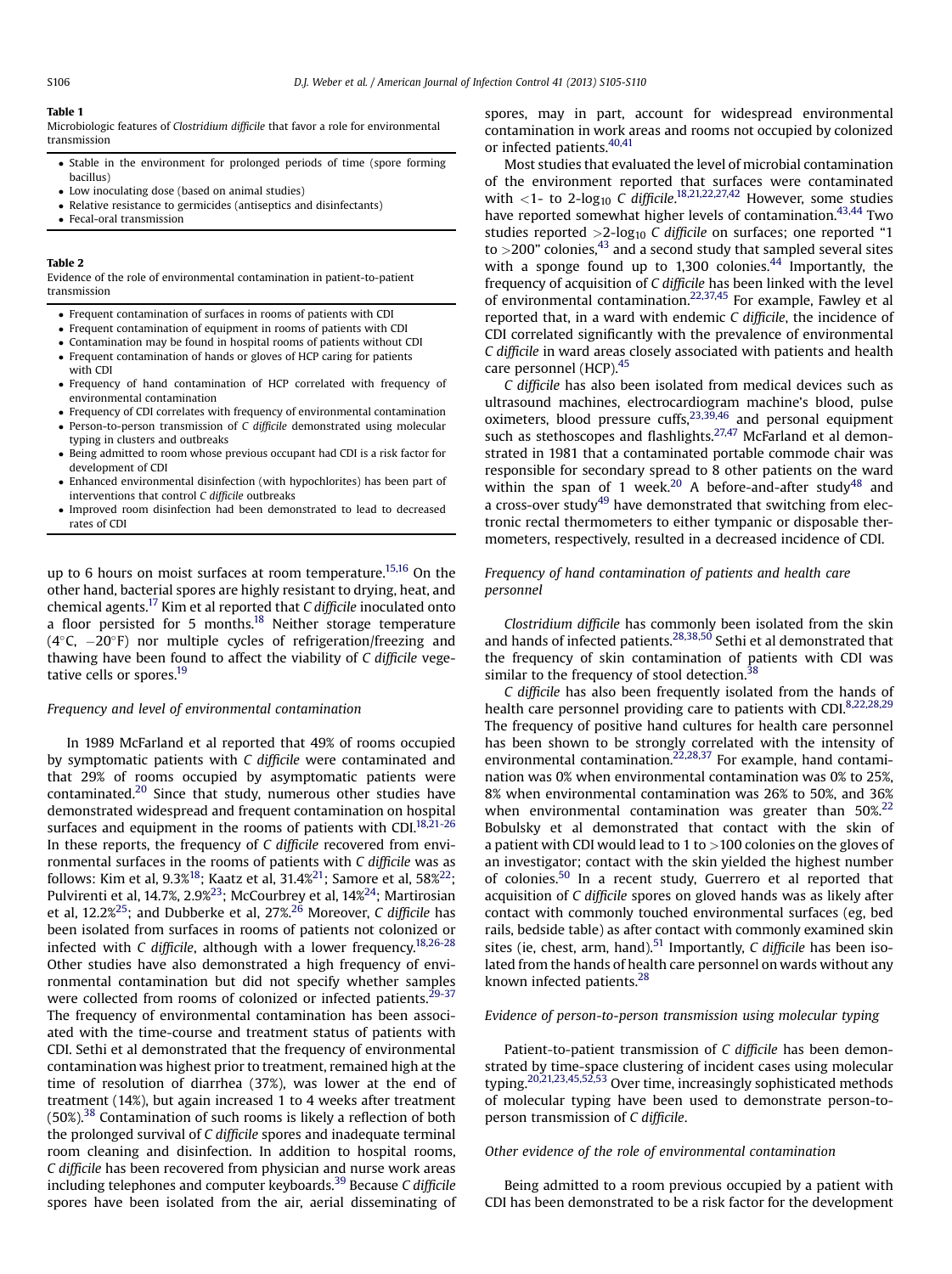of CDI.[54-56](#page-4-0) In a multivariate analysis of risk factors for acquisition of CDI, Shaughnessy et al reported that the hazard ratio for admission to a room whose previous occupant had CDI was 2.35 (strongest risk factor in the analysis).[56](#page-4-0) Monsieur et al described 9 patients who developed C difficile during their hospitalization; 4 of these patients stayed in rooms where the previous patients had CDI, and all acquired a type of C difficile that was isolated from a previous patient.<sup>[55](#page-4-0)</sup> Improved room disinfection has led to decreased rates of CDI.[21,37,44,57,58](#page-4-0)

## PREVENTION OF C DIFFICILE TRANSMISSION BECAUSE OF CONTAMINATED ENVIRONMENT

Several guidelines are available from professional organizations that detail methods to prevent CDI in health care facilities.<sup>59-62</sup> In addition, several excellent reviews have summarized the method to prevent CDI[.6,63,64](#page-3-0) Key preventive measures include reducing the use of medications that are known to precipitate CDI, placing patients with CDI on Contact Precautions with use of gloves and appropriate hand hygiene, and improved room disinfection with sporicidal agents. New technologies for room disinfection are being investigated including "no-touch" methods and self-disinfecting surfaces.

## Hand hygiene

The Guideline for Hand Hygiene in Health-Care Settings states that "none of the agents (including alcohols, chlorhexidine, hexachlorophene, iodophores, PCMX, and triclosan) used in antiseptic handwash or antiseptic hand-rub preparations are reliably spori-cidal."<sup>[65](#page-5-0)</sup> Human challenge studies with *Bacillus atrophaeus* (surrogate for C difficile), a spore-forming bacteria, revealed that a waterless rub containing 61% ethanol was ineffective in eliminating spores but that handwashing with soap and water or water and 2% chlorhexidine gluconate eliminated 1.5-to 2.0- $log_{10}$  spores with a 10-, 30-, or 60-second wash. $66$  Human challenge studies with C difficile have revealed that handwashing with soap and water (or water and an antiseptic) is significantly more effective at removing C difficile spores from the hands of volunteers than are alcohol-based hand rubs.<sup>[67,68](#page-5-0)</sup> In general, alcohol-based hand rubs were equivalent to no intervention. Water and soap or water and chlorhexidine have similar efficacy on bare hands $69$  likely because of emulsification of spores and physical removal from the hands via rinsing. Importantly, one study demonstrated that handshaking transferred a mean of 30% of the residual C difficile spores to the hands of recipients.<sup>[68](#page-5-0)</sup>

Hospitalized patients with CDI should be placed on Contact Precautions: private room, use of gloves and gowns by both HCP and visitors when entering the room, limiting patient movement throughout the hospital, preferential use of dedicated patient care equipment, and disinfection of all shared patient care equipment between patients. Despite the evidence that handwashing with soap and water (or an antiseptic soap) is superior to the use of waterless alcohol-based hand rubs for removing C difficile in human challenge studies, current guidelines continue to recommend the widespread use of alcohol-based hand rubs to reduce the overall incidence of health care-associated infections. Multiple studies have reported that increased use of alcohol-based hand rubs was not associated with an increase in CDI and was often associated with a reduction of health care-associated infections.<sup>[70-76](#page-5-0)</sup> The current Centers for Disease Control and Prevention (CDC)/Healthcare Infection Control Practices Advisory Committee Guideline on Isolation recommends that HCP caring for patients with CDI use soap and water for hand hygiene rather than waterless antiseptic hand rubs.<sup>[77](#page-5-0)</sup> However, the most recent Infectious Diseases Society of America (IDSA)/Society for Healthcare Epidemiology of America (SHEA) Guideline recommends the use of soap (or antimicrobial soap) and water after caring for or contacting patients with CDI only in a "setting in which there is an outbreak or an increased CDI rate." [60](#page-4-0)

## Improved cleaning with sporicidal agents

Multiple studies have demonstrated that surfaces in hospital rooms are poorly cleaned during terminal cleaning. Although methods of assessing the adequate cleaning varied (ie, visibly clean, ATPase, fluorescent dye, aerobic plate counts), several studies have demonstrated that less than 50% of many surfaces are cleaned.<sup>78-81</sup> Similar deficiencies have been reported for cleaning of portable medical equipment.[82](#page-5-0) Despite terminal cleaning of hospital rooms, many surfaces remain contaminated with  $C$  difficile spores.<sup>[44](#page-4-0)</sup> This occurs most likely because many rooms are inadequately cleaned by environmental service workers and because C difficile is not susceptible to most commonly used surface disinfectants (ie, phenolics and quaternary ammonium compounds).

Surface disinfectants such as 70% isopropanol, $^{17}$  $^{17}$  $^{17}$  phenols, $^{17}$  and quaternary ammonium compounds $17,83$  are not sporicidal. Furthermore, exposure to a cleaning agent or disinfectant has been shown to increase the sporulation rate of C difficile.<sup>[84,85](#page-5-0)</sup> In a comprehensive study of 32 disinfectants using a suspension test and only 1- and 60-minute exposure times, only chlorine dioxide products achieved a  $>4$ -log<sub>10</sub> reduction in C difficile spores under both clean (0.3% albumin) and dirty (3% albumen) conditions.<sup>86</sup> Products based on hypochlorites, triamine, or a hypochlorite-based mixture only achieved a  $>4$ -log<sub>10</sub> reduction after 60 minutes in clean and dirty conditions. Sodium hypochlorite has been demonstrated to be effective in kill C difficile spores.  $84,87-90$  However, the killing is both time and concentration dependent and up to 5 to 10 minutes may be required to achieve a greater than  $3$ -log<sub>10</sub> reduction, especially with concentrations of less than 1,000 to 3,000 ppm.<sup>[87,88,90](#page-5-0)</sup> Rutala et al found that wiping with a 1:10 dilution of bleach (6,000 ppm chlorine) eliminated  $>3.90$ -log<sub>10</sub> C difficile by a combination of inactivation and physical removal. $91$  In a suspension test, an improved hydrogen peroxide product (0.5% hydrogen peroxide) demonstrated a  $\sim$  2-log<sub>10</sub> reduction of C difficile spores compared with the  $>5$ -log<sub>10</sub> decrease achieved with 5,000-ppm sodium hypochlorite at 1 minute.<sup>90</sup>

The use of 1:10 diluted household bleach (hypochlorite) solutions for surface disinfection have been demonstrated to reduce CDI rates when used either in outbreak settings or when hyperendemic rates of CDI have been document.<sup>[21,58,92-95](#page-4-0)</sup> For example, Mayfield et al demonstrated that initiation of room disinfection with 1:10 hypochlorite led to a decrease in CDI from 8.6 to 3.3 cases per 1,000 days ( $P < .05$ ) in a bone marrow transplant unit.<sup>[92](#page-5-0)</sup> Reverting back to a quaternary ammonium compound resulted in an increase in CDI to 8.1 cases per 1,000 patient-days. In a before-and-after study using bleach wipes (0.55% active chlorine) for both daily and terminal cleaning, Orenstein et al demonstrated a reduction of C difficile on 2 wards for which C difficile was hyperendemic (ward A dropped from 24.2 cases per 10,000 hospital-days to 3.5 cases, and ward B dropped from 24.1 cases per 10,000 hospital-days to 3.7 cases).[58](#page-4-0) Whereas cleaning by environmental service workers has been shown to be effective in reducing C difficile contamination in hospital rooms, surface disinfection with diluted bleach applied by research staff was even more effective.<sup>42</sup>

The CDC and Healthcare Infection Control Practices Advisory Committee recommend consistent environmental cleaning and disinfection be used as one of the control measures for C difficile and that "hypochlorite solutions (5,000 ppm) may be required if transmission continues.<sup>[77](#page-5-0)</sup> The 2008 IDSA/SHEA Clostridium difficile Guideline recommended that "facilities should consider using a 1:10 dilution of sodium hypochlorite (household beach) for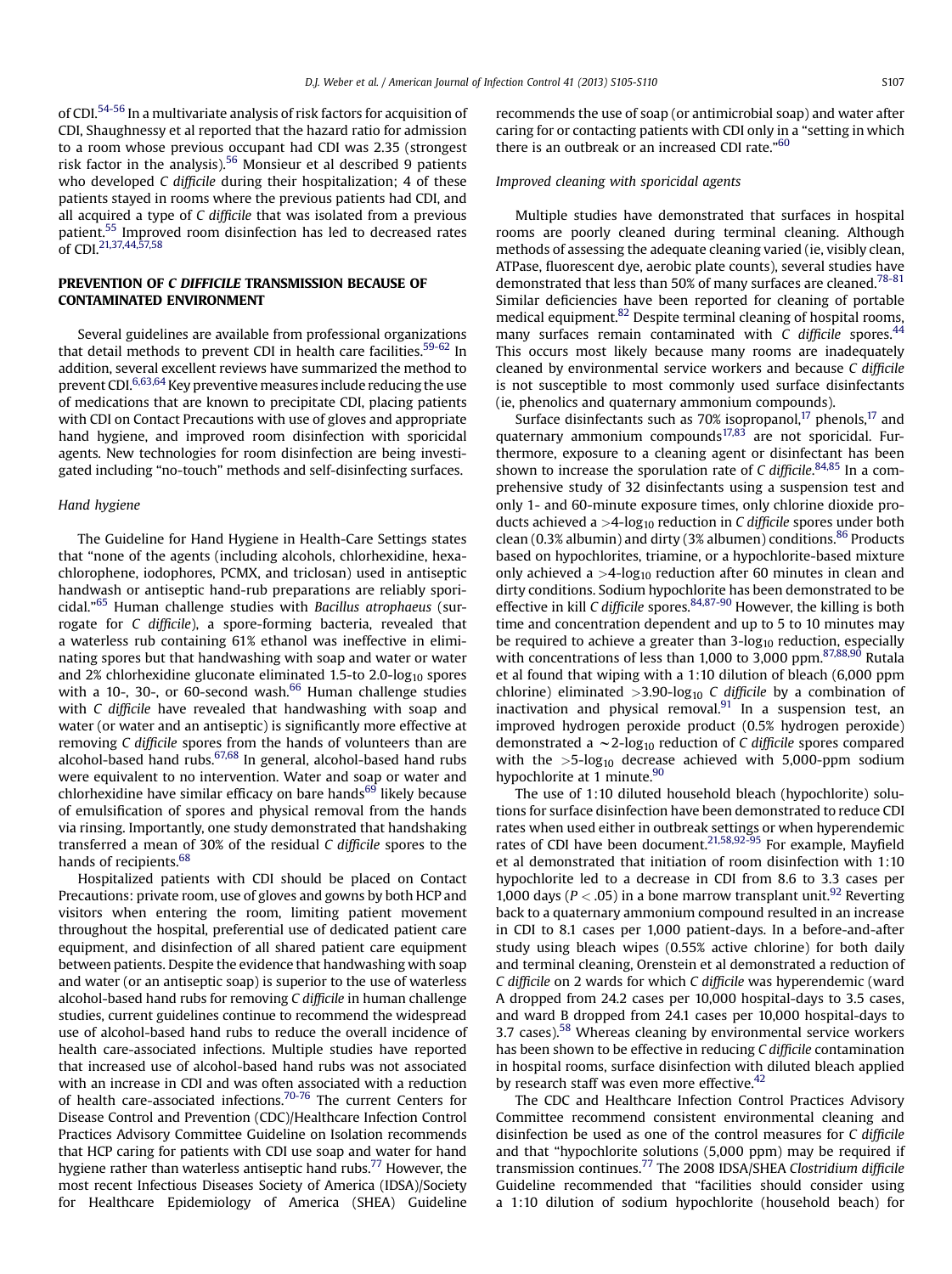<span id="page-3-0"></span>environmental disinfection in outbreak settings and settings of hyperendemicity in conjunction with other infection prevention and control measures . . . the beach solution should have a contact time of at least 10 minutes."<sup>[59](#page-4-0)</sup> The 2010 IDSA/SHEA Clostridium difficile Guideline recommends using a "chlorine-containing cleaning agent or other sporicidal agent to address environmental contamination in areas with increased rates of CDI." [60](#page-4-0) The Association for Professionals in Infection Control and Epidemiology also recommends a 1:10 dilution of hypochlorite for use when there is ongoing transmission, but they recommend a contact time of 1 minute for nonporous surfaces. $62$  Multiple surface disinfectants are now Environmental Protection Agency-registered as effective against Clostridium difficile; most contain sodium hypochlorite, but several other germicides have also been registered (ethaneperoxoic acid/hydrogen peroxide, silver, terraacetylethylenediamine).<sup>96</sup> Current evidence suggests that the Association for Professionals in Infection Control and Epidemiology recommendation for contact time is adequate to inactive C difficile spores based on the relatively low numbers of C difficile contaminating specific environmental surfaces. All the guidelines emphasize the need to provide adequate cleaning of all surfaces in the room. Ideally, noncritical patient care items, such as blood pressure cuffs, stethoscopes, and thermometers, should be dedicated to a single patient with CDI. When this is not possible, adequate cleaning and disinfection of shared items between patients should be ensured.

#### "No Touch" methods for room disinfection

New "no touch" methods have recently been introduced that provide room disinfection. The most promising of these methods uses either ultraviolet (UV) light<sup>97,98</sup> or gaseous hydrogen peroxide[.97,99,100](#page-5-0) There are currently at least 3 devices available for room disinfection that use UV-C light: (1) a device (Tru-D Smart UVC; TRU-D, Memphis, TN) that emits UV-C (254 nm) and uses a computer and sensors to monitor the amount of energy delivered, (2) a second device (IRiS; Medline Industries, Inc, Mundelein, IL) that also uses UV-C irradiation, and (3) a device (Xenex Health care Services; San Antonio, TX) that uses pulsed-xenon UV radiation (200-320 nm) and a UV sensor for dose assurance. In study using Formica sheets contaminated with C difficile spores, one UV-C device was shown to eliminate  $>$  4-log<sub>10</sub> spores in direct line of sight and  $2.43$ -log<sub>10</sub> spores using indirect UV reflection within 50 minutes.<sup>[101](#page-5-0)</sup> Other investigators using the same device and similar study designs have demonstrated similar findings. Boyce et al reported  $\log_{10}$  reductions in C difficile spores of 1.7 for the toilet to 2.9 for the floor under the bed with a mean exposure time of 67.8 minutes (range, 34.2-100.1 minutes).<sup>[102](#page-5-0)</sup> Nerandzic et al reported a reduction of C difficile spores at a reflected dose of  $22,000 \mu Ws$ cm<sup>2</sup> (spore-killing dose) for  $\sim$  45 minutes by >2- to 3-log<sub>10</sub>.<sup>[103](#page-5-0)</sup>

Several different devices for the generation of hydrogen peroxide have been evaluated<sup>100</sup> including those produced by Glosair (formerly Sterinis), which produces a dry mist (5% hydrogen peroxide, <50-ppm silver cations, <50-ppm ortho-phosporic acid); Steris, which produces vaporized hydrogen peroxide (35% hydrogen peroxide); and Bioquell, which produces hydrogen peroxide vapor  $(35\%$  hydrogen peroxide).<sup>100</sup> Both the Bioquell and Steris systems are highly sporicidal  $(>6$ -log<sub>10</sub> reduction), whereas the Glosair system results in a  $\sim$  4-log<sub>10</sub> reduction.<sup>88</sup> In a hyperendemic setting, Boyce et al demonstrated that terminal disinfection with a device that produces hydrogen peroxide reduced the incidence of CDI on high-incidence wards and significantly reduced the incidence of the epidemic strain hospital wide.<sup>44</sup>

Few comparative trials of the different "no touch" methods have been published. A comparison of the Bioquell hydrogen peroxide system with the Tru-D UV-C system demonstrated that hydrogen peroxide achieved a 6-log<sub>10</sub> reduction in C difficile spores inoculated onto carriers and placed in a patient room, whereas the UV-C system achieved an average  $log_{10}$  reduction of 2.2.<sup>[104](#page-5-0)</sup> The mean times to complete the hydrogen peroxide decontamination process was 153 minutes (range, 140-177 minutes), whereas UV-C decontamination required a mean length of time of 73 minutes (range, 39-100 minutes) during the study.

To date, only a single study discussed above of a "no touch" method of room decontamination used health care-associated infections as an outcome. $44$  Thus, the effectiveness of these devices to reduce health care-associated infections have not been demonstrated. Furthermore, no cost benefit studies of these devices have been published. Major limitations of all current devices include the fact that they are only able to be used for terminal disinfection because patients and staff must be removed from the room; they are costly; and their use is associated with substantial "down time" for the room decreasing room turnover. The advantages and limitations of UV light and hydrogen peroxide devices have been reviewed.<sup>[101](#page-5-0)</sup> Because the different UV room disinfection devices and hydrogen peroxide methods differ in important aspects, each device should be validated as a method to prevent health care-associated infection prior to being accepted for routine use.

## Self-disinfecting surfaces

The potential use of self-disinfecting surfaces has been reviewed.<sup>[105](#page-5-0)</sup> To date, only copper coating of room surfaces has been assessed for its effectiveness in reducing C difficile. Copper has been shown to kill greater than  $6$ -log<sub>10</sub> of vegetative C difficile cells within 30 minutes.<sup>[106](#page-5-0)</sup> However, the same authors demonstrated no reduction in viability of dormant C difficile spores within 3 hours. Greater than  $3$ -log<sub>10</sub> of C difficile spores have been shown to be completely inactivated by copper surfaces in 24 to 48 hours.<sup>107</sup> Copper-coated surfaces have not been demonstrated to reduce C difficile in trials using coated surfaces in patient rooms. The application of copper to prevent and control infection has been reviewed.<sup>[108](#page-5-0)</sup>

### **CONCLUSION**

The incidence of health care-associated infections continues to increase. Preventing these infections will require improved antibiotic stewardship, rapid identification, and use of contact precautions for patients with CDI and enhanced environmental disinfection.

### References

- 1. Kelly C, LaMont JT. Clostridium difficile: more difficult than ever. New Engl J Med 2008:359:1932-40
- 2. Freeman J, Bauer MP, Baines SD, Corver J, Fawley WN, Goorhuis B, et al. The changing epidemiology of Clostridium difficile infections. Clin Microbiol Rev 2010;23:529-49.
- 3. Carroll KC, Bartlett JG. Biology of Clostridium difficile: implications for epidemiology and diagnosis. Annu Rev Microbiol 2011;65:501-21.
- 4. Lo Vecchio A, Zacur GM. Clostridium difficile infection: an update on epidemiology, risk factors, and therapeutic options. Curr Opin Gastroenterol 2012; 28:1-9.
- 5. Moudgal V, Sobel JD. Clostridium difficile colitis: a review. Hosp Pract (Minneap) 2012;40:139-48.
- 6. Badger VO, Ledeboer NA, Graham MB, Edmiston CE. Clostridium difficile: epidemiology, pathogenesis, management, and prevention of a recalcitrant healthcare-associated pathogen. J Parenter Enteral Nutr 2012;36:645-62.
- 7. Eisler P. Far more could be done to stop the deadly bacteria C diff. USA Today August 20, 2012. Available from: [http://www.usatoday.com/news/health/](http://www.usatoday.com/news/health/story/2012-08-16/deadly-bacteria-hospital-infections/57079514/1) [story/2012-08-16/deadly-bacteria-hospital-infections/57079514/1](http://www.usatoday.com/news/health/story/2012-08-16/deadly-bacteria-hospital-infections/57079514/1). Accessed November 15, 2012.
- 8. Miller BA, Chen LF, Sexton DJ, Anderson DJ. Comparison of the burdens of hospital-onset, healthcare facility-associated Clostridium difficile infection and of healthcare-associated infections due to methicillin-resistant Staphylococcus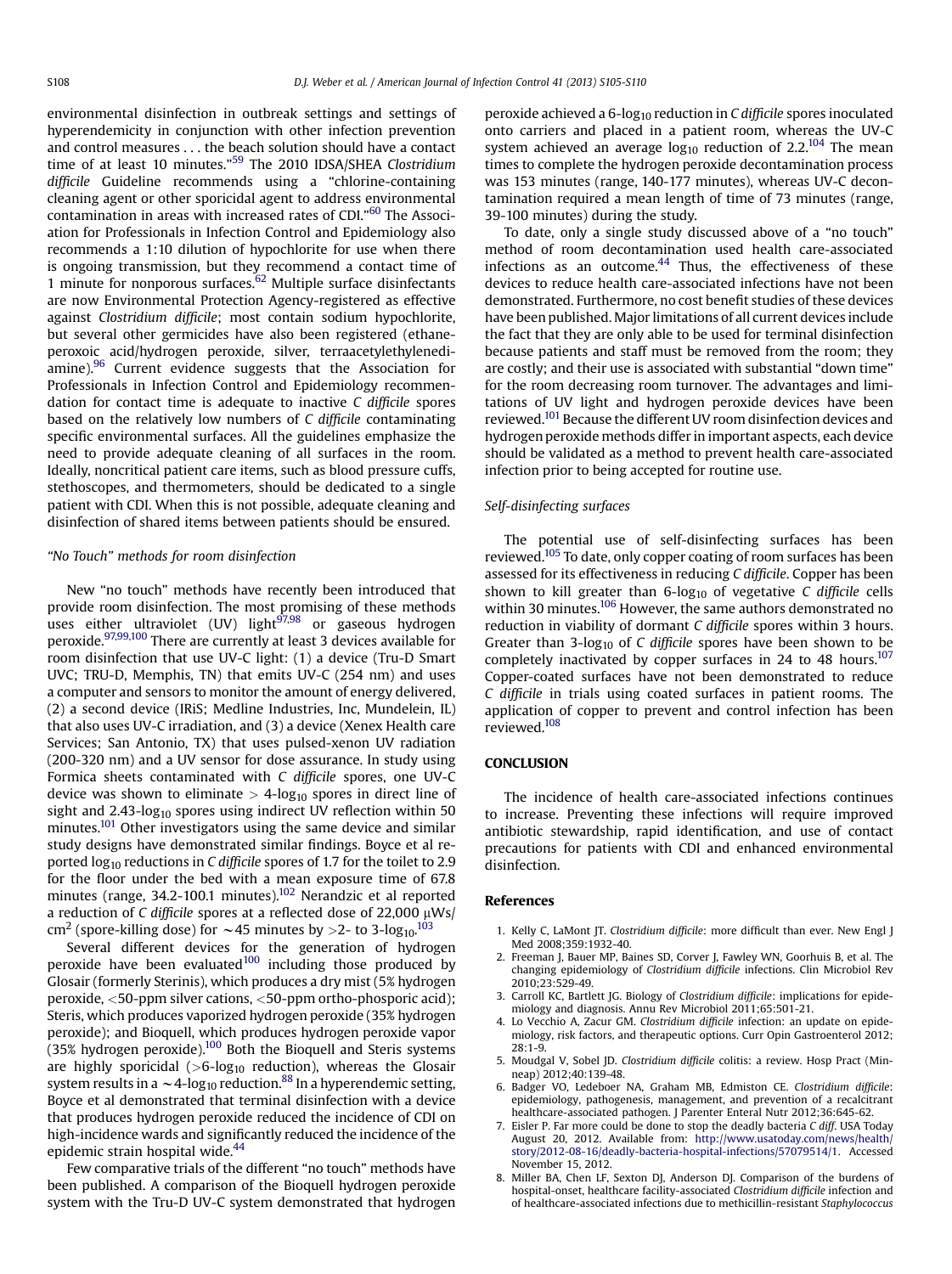<span id="page-4-0"></span>aureus in community hospitals. Infect Control Hosp Epidemiol 2011;32: 387-90.

- 9. Weinstein RA. Epidemiology and control of nosocomial infections in adult intensive care units. Am J Med 1991;91(Suppl 3B):S179-84.
- 10. Boyce JM. Environmental contamination makes an important contribution to hospital infection. J Hosp Infect 2007;65:50-4.
- 11. Weber DJ, Rutala WA, Miller MB, Huslage K, Sickbert-Bennett E. Role of hospital surfaces in the transmission of emerging health care-associated pathogens: norovirus, Clostridium difficile, and Acinetobacter species. Am J Infect Control 2010;38(Suppl 1):S25-33.
- 12. Otter JA, Yezli S, French GL. The role played by contaminated surfaces in the transmission of nosocomial pathogens. Infect Control Hosp Epidemiol 2011; 32:687-99.
- 13. Weber DJ, Rutala WA. The role of the environment in transmission of Clostridium difficile infection in healthcare facilities. Infect Control Hosp Epidemiol 2011;32:207-9.
- 14. Rutala WA, Weber DJ. Role of the hospital environment in disease transmission, with a focus on Clostridium difficile. Healthcare Infect 2013;18:14-22.
- 15. Buggy BP, Wilson KH, Fekety R. Comparison of methods for recovery of Clostridium difficile from an environmental surface. J Clin Microbiol 1983; 18:348-52.
- 16. Jump RLP, Pultz MJ, Donskey CJ. Vegetative Clostridium difficile survives in room air on moist surfaces and in gastric contents with reduced acidity: a potential mechanism to explain the association between proton pumps inhibitors and C difficile-associated diarrhea. Antimicrob Agents Chemother 2007;51:2883-7.
- 17. Russell AD. Bacterial spores and chemical sporicidal agents. Clin Microbiol Rev 1990;3:99-119.
- 18. Kim KH, Fekety R, Batts DH, Brown D, Cudmore M, Silva J Jr, et al. Isolation of Clostridium difficile from the environment and contacts of patients with antibiotic-associated diarrhea. J Infect Dis 1981;143:42-50.
- 19. Freeman J, Wilcox MH. The effects of storage conditions on viability of Clostridium difficile vegetative cells and spores and toxin activity in human faeces. J Clin Pathhol 2003;56:126-8.
- 20. McFarland LV, Mulligan ME, Kwok RY, Stamm WE. Nosocomial acquisition of Clostridium difficile infection. N Engl J Med 1989;320:204-10.
- 21. Kaatz GW, Gitlin SD, Schaberg DR, et al. Acquisition of Clostridium difficile from the hospital environment. Am J Epidemiol 1988;27:1289-94.
- 22. Samore MH, Venkataraman L, DeGirolami PC, Arbeit RD, Karchmer AW. Clinical and molecular epidemiology of sporadic and clustered cases of nosocomial Clostridium difficile diarrhea. Am J Med 1996;100:32-40.
- 23. Pulvirenti JJ, Gerding DN, Nathan C, et al. Differences in the incidence of Clostridium difficile among patients infected with human immunodeficiency virus admitted to a public hospital and a private hospital. Infect Control Hosp Epidemiol 2002;23:641-7.
- 24. McCoubrey J, Starr J, Martin H, Poxton IR. Clostridium difficile in a geriatric unit: a prospective epidemiologic study employing a novel S-layer typing method. J Med Microbiol 2003;52:573-8.
- 25. Martirosian G, Szczesny A, Cohen SH, Silva J. Analysis of Clostridium difficileassociated diarrhea among patients hospitalized in tertiary care academic hospital. Diag Microbiol Infect Dis 2005;52:153-5.
- 26. Dubberke ER, Reske KA, Yan Y, Olsen MA, McDonald LC, Fraser VJ. Prevalence of Clostridium difficile environmental contamination and strain variability in multiple health care facilities. Am J Infect Control 2007;35:315-8.
- 27. Fekety R, Kim K-H, Brown D, Batts DH, Cudmore M, Silva J. Epidemiology of antibiotic-associated colitis: isolation of Clostridium difficile from the hospital environment. Am J Med 1981;70:906-8.
- 28. Mutters R, Nonnenmacher C, Susin C, Albrecht U, Kropatsch R, Schumacher S. Quantitative detection of Clostridium difficile in hospital environmental samples by real-time polymerase chain reaction. J Hosp Infect 2009;71:43-8.
- 29. Malamou-Ladas H, O'Farrell S, Nash JQ, Tabaqchali S. Isolation of Clostridium difficile from patients and the environment of hospital wards. J Clin Pathol 1983;36:88-92.
- 30. Delmee M, Verellen G, Avesani V, Francois G. Clostridium difficile in neonates: serogrouping and epidemiology. Eur J Pediatr 1988;147:36-40.
- 31. Cartmill TDI, Panigrahi H, Worsley D, McCann DC, Nice CN, Keith E. Management and control of a large outbreak of diarrhoea due to Clostridium difficile. J Hosp Infect 1994;27:1-15.
- 32. Nath SK, Thornley JH, Kelly M, Kucera B, On SL, Holmes B, et al. A sustained outbreak of Clostridium difficile in a general hospital: persistence of a toxigenic clone in four units. Infect Control Hosp Epidemiol 1994;15:382-9.
- 33. Saif NA, Brazier JS. The distribution of Clostridium difficile in the environment of South Wales. J Med Microbiol 1996;45:133-7.
- 34. Cohen SH, Yajarayma J, Tang J, Meunzer J, Gumerlock PH, Silva J. Isolation of various genotypes of Clostridium difficile from patients and the environment in an oncology ward. Clin Infect Dis 1997;24:889-93.
- 35. Settle CD, Wilcox MH, Fawley WN, Corrado OJ, Hawkey PM. Prospective study of the risk of Clostridium difficile diarrhoea in elderly patients following treatment with cefotaxime or piperacillin-tazobactam. Aliment Pharmacol Ther 1998;12:1217-23.
- 36. Titov L, Lebedkova N, Shabanov A, Tang VJ, Cohen SH, Silva J. Isolation and molecular characterization of Clostridium difficile strains from patients and the hospital environment in Belarus. J Clin Microbiol 2000;38:1200-2.
- 37. Wilcox MH, Fawley WN, Wigglesworth N, Parnell P, Verity P, Freeman J. Comparison of the effect of detergent versus hypochlorite cleaning on

environmental contamination and incidence of Clostridium difficile infection. J Hosp Infect 2003;54:109-14.

- 38. Sethi AK, Al-Nassar WN, Nerandzic MM, Bobulsky GS, Donskey CJ. Persistence of skin contamination and environmental shedding of Clostridium difficile during and after treatment of C difficile infection. Infect Control Hosp Epidemiol 2010;31:21-7.
- 39. Dumford DM, Nerandzic MM, Eckstein BC, Donskey CJ. What is on that keyboard? Detecting hidden environmental reservoirs of Clostridium difficile during an outbreak associated with North American pulsed-field get electrophoresis type l strains. Am J Infect Control 2009;37:15-9.
- 40. Robert K, Smith CF, Snelling AM, Kerr KG, Banfield KR, Sleigh PA, et al. Aerial dissemination of Clostridium difficile spores. BMC Infect Dis 2008;8:7.
- 41. Best EL, Fawley WN, Parnell P, Wilcox MH. The potential for airborne dispersal of Clostridium difficile from symptomatic patients. Clin Infect Dis 2010;50: 1450-7.
- 42. Eckstein BC, Adams DA, Eckstein EC, Rao A, Sethi AK, Yadavalli GK, et al. Reduction of Clostridium difficile and vancomycin-resistant Enterococcus contamination of environmental surfaces after an intervention to improve cleaning methods. BMC Infect Dis 2007;7:61.
- 43. Mulligan ME, George WL, Rolfe RD, Finegold SM. Epidemiology aspects of Clostridium difficile induced diarrhea and colitis. Am J Clin Nutr 1980;33: 2533-8.
- 44. Boyce JM, Havill NL, Otter JA, et al. Impact of hydrogen peroxide room decontamination on Clostridium difficile environmental contamination and transmission in a healthcare setting. Infect Control Hosp Epidemiol 2008;29: 723-9.
- 45. Fawley WN, Parnell P, Verity P, Freeman J, Wilcox MH. Molecular epidemiology of endemic Clostridium difficile infection and the significance of subtypes of the United Kingdom epidemic strain (PCR ribotype 1). J Clin Microbiol 2005;43:2685-96.
- 46. Walker N, Gupta R, Cheesbrough J. Blood pressure cuffs: friend or foe? J Hosp Infect 2006;63:167-9.
- 47. Alleyne SA, Hussain AM, Clokie M, Jenkins DR. Stethoscopes: potential vectors of Clostridium difficile. J Hosp Infect 2009;73:187-93.
- 48. Brooks S, Khan A, Stoica D, et al. Reduction in vancomycin-resistant Enterococcus and Clostridium difficile infections following change to tympanic thermometers. Infect Control Hosp Epidemiol 1998;19:333-6.
- 49. Jernigan JA, Siegman-Igra Y, Guerrant RC, Farr BM. A randomized cross-over study of disposable thermometers for prevention of Clostridium difficile and other nosocomial infections. Infect Control Hosp Epidemiol 1998;19: 494-9.
- 50. Bobulsky GS, Al-Nassir WN, Riggs MM, Sethi AK, Donskey CJ. Clostridium difficile skin contamination in patients with C difficile-associated disease. Infect Control Hosp Epidemiol 2008;46:447-50.
- 51. Guerrero DM, Nerandzic MM, Jury LA, Jinno S, Chang S, Donskey CJ. Acquisition of spores on gloves hands after contact with skin of patients with Clostridium difficile infection and with environmental surfaces in their rooms. Am J Infect Control 2012;40:556-8.
- 52. Fawley WN, Freeman J, Smith C, Harmanus C, van den Berg EJ, Kuijper EJ, et al. Use of highly discriminatory fingerprinting to analyze clusters of Clostridium difficile infection cases due to epidemic ribotype 027 strains. J Clin Microbiol 2008;46:954-60.
- 53. Rexach CE, Tang-Feldman YJ, Cohen SH. Spatial and temporal analysis of Clostridium difficile infections in patients at a pediatric hospital in California. Infect Control Hosp Epidemiol 2005;26:691-6.
- 54. Silva J, Iezzi C. Clostridium difficile as a nosocomial pathogen. J Hosp Infect 1988;11(Suppl A):378-85.
- 55. Monsieur I, Mets T, Lauwers S, De Bock V, Delmee M. Clostridium difficile infection in a geriatric ward. Arch Gerontol Geriatr 1991;13:255-62.
- 56. Shaughnessy MK, Micielli RL, DePestel DD, et al. Evaluation of hospital room assignment and acquisition of Clostridium diffiicile infection. Infect Control Hosp Epidemiol 2011;32:201-6.
- 57. Salgado CD, Mauldin PD, Fogle PJ, Bosso JA. Analysis of an outbreak of Clostridium difficilecontrolled with enhanced control measures. Am J Infect Control 2009;37:458-64.
- 58. Orenstein R, Aronhalt KC, McManus JE, Fedraw LA. A targeted strategy to wipe out Clostridium difficile. Infect Control Hosp Epidemiol 2011;32:1137-9.
- 59. Dubberke ER, Gerding DN, Classen D, Arias KM, Podgorny K, Anderson DJ, et al. Strategies to prevent Clostridium difficileinfection in acute care hospitals. Infect Control Hosp Epidemiol 2008;29(Suppl 1):S81-92.
- 60. Cohen SH, Gerding DN, Johnson S, Kelly CP, Loo VG, McDonald LC, et al. Clinical practice guidelines for Clostridium difficile infection in adults: 2010 update by the Society for Healthcare Epidemiology of America (SHEA) and the Infectious Diseases Society of America (IDSA). Infect Control Hosp Epidemiol 2010;31:431-55.
- 61. Rebmann T, Carrico RM. Preventing Clostridium difficile infections: an executive summary of the Association for Professionals in Infection Control and Epidemiology's elimination guide. Am J Infect Control 2011;39: 239-42.
- 62. Association for Professionals in Infection Control and Epidemiology. Guide to the elimination of Clostridium difficile in healthcare settings. Washington [DC]: APIC; 2008.
- 63. Hsu J, Abad C, Dinh M, Safdar N. Prevention of endemic healthcare-associated Clostridium difficile infection: reviewing the evidence. Am J Gastroenterol 2010;105:2327-39.